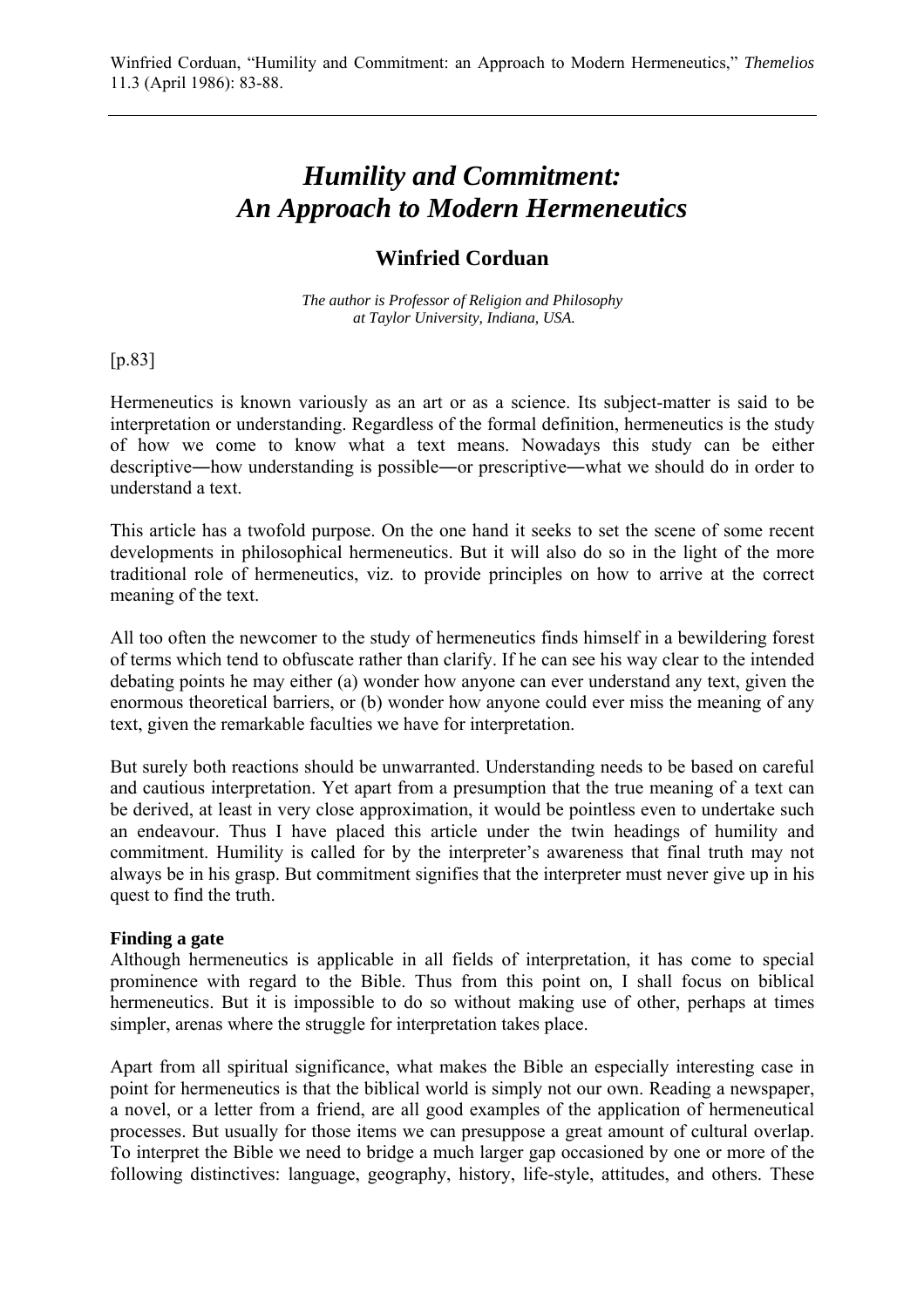considerations establish a distance between us and the people of the Bible which compounds the difficulty of establishing what they were trying to say.

Before going too far in this discussion, an important word needs to be said about the Holy Spirit and his role in our understanding of the Bible. The sentence at the end of the previous paragraph makes it sound as though the Bible is a purely human form of communication. That is of course not true; the Bible is the inspired Word of God. And Jesus has promised the Holy Spirit to lead us into truth (Jn. 14:26; 16:13). The Christian interpreter ought never to proceed without relying in both mind and spirit on God's gracious gift of illumination.

Nonetheless, the presence of the Holy Spirit in the life of the believer (undeniable though it is) does not provide a short cut through the hermeneutical process. The obvious counter-example to any such presumption is found in the fact that Christians who are equally committed to the discovery of truth disagree with each other. But the Holy Spirit does not teach different truths to such believers. Apparently it is possible to (at least claim to) rely on the Holy Spirit alone and not arrive at truth.

Consequently it is best to say something along the line that the Holy Spirit's work of disclosure is not entirely divorced from the human task of interpretation. Far be it from us to ever limit God in what he wants to reveal to an individual, but for purposes of usual Bible interpretation, it seems most appropriate to place the Holy Spirit's work of illumination in tandem with the injunction for us to study God's Word (2 Tim. 2:15).

Thus we must return to our original question of how to bridge the gap between the biblical world and ours, given the cultural differences. Where do we start? We can look at both sides of this interchange without initiating much progress. On the one side, we can analyse biblical culture and learn all about the differences and similarities to ours. Or we can look at the other side, namely our own, to make similar discoveries. Then we can either marvel or worry about the possibility of ever crossing the ages in conversation.

It is this last-mentioned metaphor of a conversation that perhaps provides the passageway into this entire process. The hermeneutical project is an interchange between the text and its author on the one side and the reader on the other. This interchange can be pictured as a conversation between two partners. And a dialogue needs to be understood as a whole. One cannot ignore each partner's point of view and contribution, but it is the interchange that motivates and propels the discussion onward. This would be true even in a purely didactic setting where one partner clearly has the ascendancy over the other. Thus we begin with the fact of interpretation. It is a given that the reader and the text stand in relation to each other.<sup>1</sup> What remains then is not to work our way from one end to the other, but to explore each side of the relationship.

[p.84]

### **The storehouse of biblical culture**

Even though we could have begun with the other side, let us look at some important principles having to do with the scriptural dimension first. We stated earlier that part of what

 1 This understanding is worked out elaborately in Harold Oliver, *Relatedness* (Macon, GA: Mercer, 1984).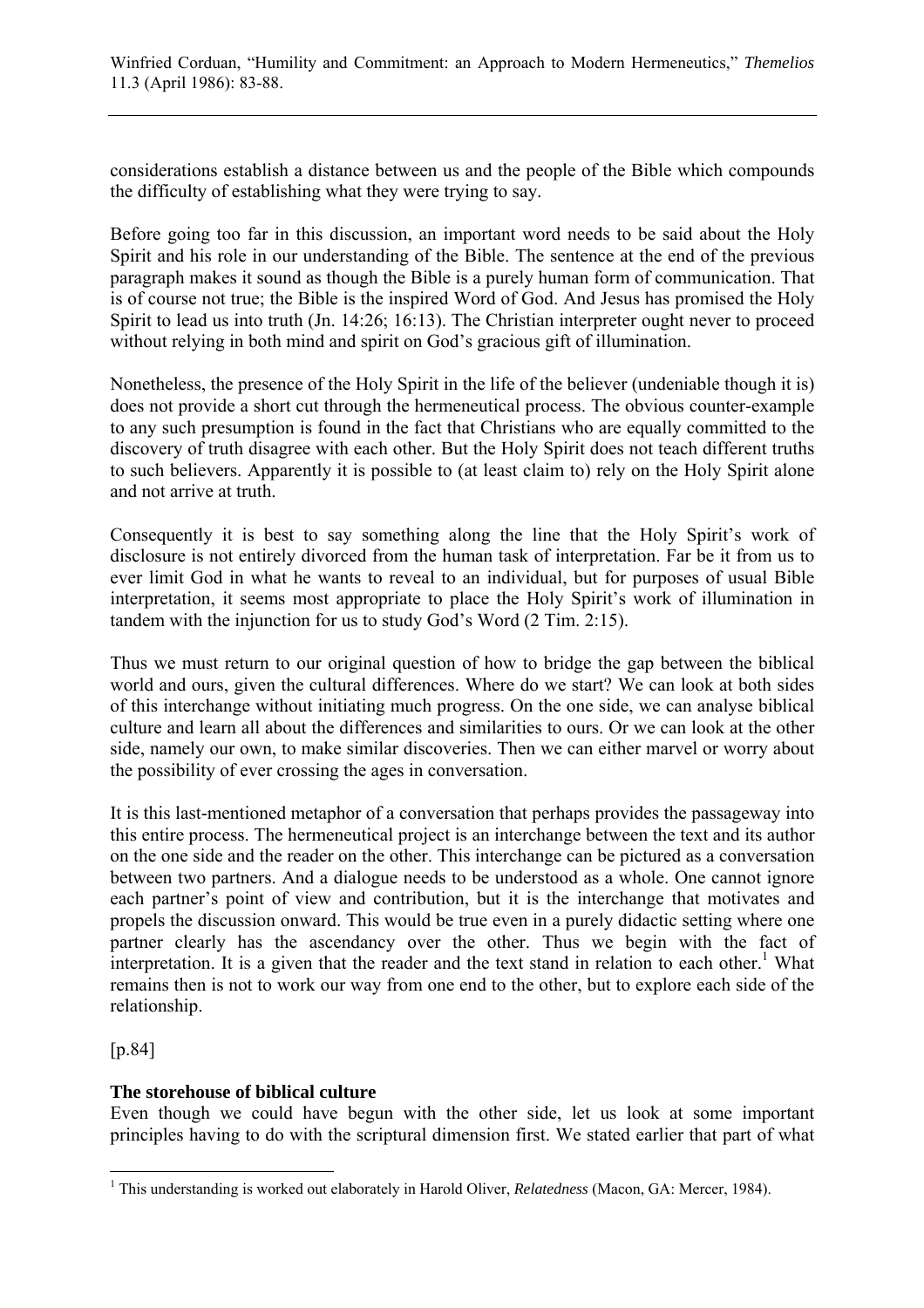makes Scripture interesting to the interpreter is the difference in cultures. Let us elaborate on this point and, for the sake of argument, state as many conceivable ways of understanding this fact as possible.

#### *1. Scripture is culture free*

Such a notion by itself is a contradiction in terms. If something has been written by humans, then it is a product of culture, at least in its medium. Furthermore, since even a conservative theology of inspiration does not necessitate God's overruling of the personality and intellect of the human author, Scripture is cultural in its message as well.

#### *2. Scripture is cast in the terms of universal culture*

Regrettably for someone who might want to advocate this view, there is no such thing, except in a very minimal way. We shall return to some of the commonalities of the human race below, but only in a very rudimentary sense can it be said that there is a common culture shared by all human beings. The Bible expresses a whole range of cultural forms, including ones as diverse as the second-millennium BC Semitic culture and first-century AD Hellenistic culture. Such distinctions are traceable in the biblical text itself, and they all stand in contrast to twentieth-century cultures of various ethnic and geographic origins. Although it is true that all human beings have a culture, not all human beings have the same culture.

However, someone might reply to this point that it is correct descriptively, but not prescriptively. It could be argued that Scripture shows us a culture different from ours, to be sure, but that it is a normative culture. Insofar as our culture differs, it ought to conform itself to scriptural culture.

This is a very potent argument because it carries some truth with it. Certainly the Bible addresses cultures of all ages with mandates for reform. Nevertheless, paradoxically the cultural form of the mandate may not be mandatory in itself. For example, exhortations against Baal worship are commands against all idolatry.

#### *3. Scripture is written in the form of a divine culture*

The debate of the previous point can be extended by way of introducing the divine factor. It could be argued that the Bible does not express so much a universal, or even a universally obligatory, human culture as a culture brought about by God's intervention in history. One might consider the training which the people of Israel received from God who thus shaped the culture which became the source of biblical writing. In that case the Bible is neither culturally neutral nor universal, but what we have there is a specific divinely-originated culture. The bottom line, then, for this point of view is similar to the one above, namely that all cultural elements in Scripture are normative.

If this point is an extension of the previous one, the criticisms of the previous point are *a forteriori* applicable. The view is just too easy to be true. It could conceivably be true for the Pentateuch and other Old Testament writing (though I would not be ready to grant even this). But the argument falls totally flat when it comes to the New Testament which is written in Greek- using a language and concepts which up to that point were at home in a pagan culture. Even the very words of Jesus have come down to us in that form, not in his own language of Aramaic. To say that New Testament culture is a divinely-originated culture requires a tremendous *tour de force*.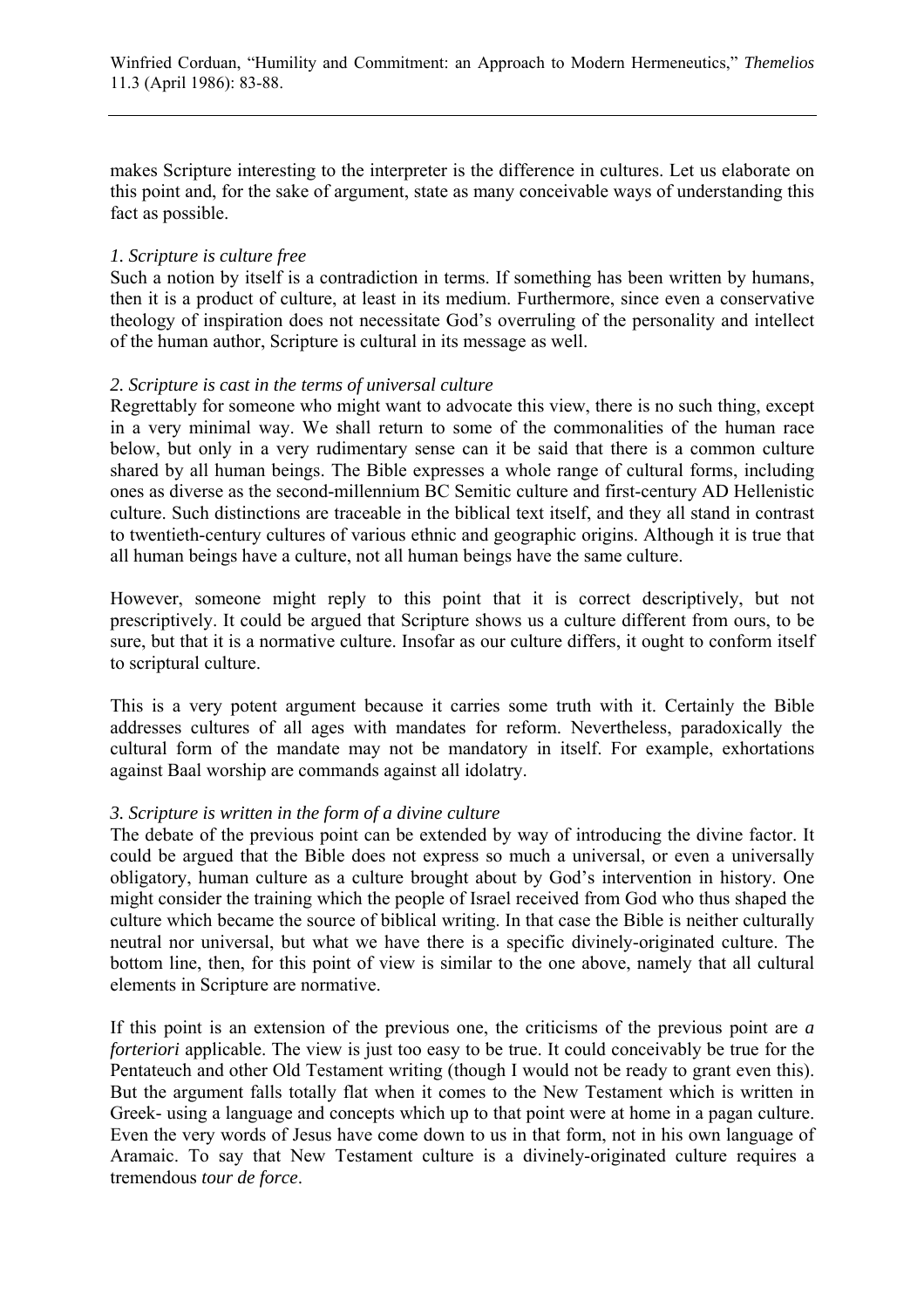# *4. Scripture is written in a culture hostile to its divine message*

We must beware of the opposite mistake. Although it is risky to embrace all of biblical culture as normative, it would be even more dangerous to consider biblical culture to have been inimical to the biblical message. For the message cannot be dissected away from its cultural medium that simply. And if such a dissection is difficult, it is inconceivable that the cultural medium is counter-productive.

## *5. Scripture is written in a complex of several cultures that are different from ours and which are interwoven to provide the backdrop for the divine message*

We return to the point of origin. There is no valid simplistic way of dealing with biblical culture except to recognize it in all its complexity as the bearer of divine revelation. But, although this recognition places a great burden on the biblical interpreter, it can still be seen in a positive light.

We can say the following: the culture of the New Testament is neither universal nor divinelyoriginated. But God is not opposed to particular human cultures. To the contrary, he chose to reveal himself through this particular culture without repudiating it *in toto*. This is good news for us because it gives us the boldness to see our own cultures as legitimate bearers of God's message as well.

### **Our contemporary living quarters**

 $\overline{a}$ 

We now turn to the other side of the hermeneutical dialogue. We have repeatedly asserted that our culture<sup>2</sup> is different from biblical culture. But how radically different is it?

At this point we can listen to those modern thinkers who advocate a rather radical distinction between the twentieth-century 'scientific' outlook and the 'primitive' ancient worldview. Interestingly, that kind of self-glamorization has been a consistent pattern in the history of thought. It is no different from the Greek attitude towards the 'barbarians', the disdain of the Renaissance toward the Middle Ages, or the view of the so-called 'Enlightenment' towards all previous history. The truth is that such feelings of superiority often originate within an intellectual élite and usually embody numerous misconceptions about their own age as well as about the previous one.

One of the best known spokespersons for modernity in the twentieth century was Rudolf Bultmann who popularized the programme of demythologization.<sup>3</sup> The basis of his approach lay in the recognition of a thoroughgoing disparity between the biblical age and ours. Whereas our age is characterized by a scientific world-view which calls for an existentialist attitude, the Bible is cast in the terms of an outmoded worldview with such items as a three-story universe, miracles, spirits, and supernatural myths. Thus even though the basic message of the New Testament is still viable, we need to excise all foreign elements and recast the message

<sup>&</sup>lt;sup>2</sup> For the sake of simplicity I am frequently using the singular, speaking of 'our present culture', 'contemporary culture', *etc*. But such usage should not at all be construed as implying that I am unaware of the multiplicity of cultures into which the Christian message needs to be translated today. In fact, much of the challenge of hermeneutics in the present lies in the fact that a given interpretation for, say a western European, may not be at all clear for a South American Bible scholar.

<sup>3</sup> Rudolf Bultmann, 'New Testament and Mythology' in H. W. Bartsch (ed.), *Kerygma and Myth* (London: SPCK, 1962).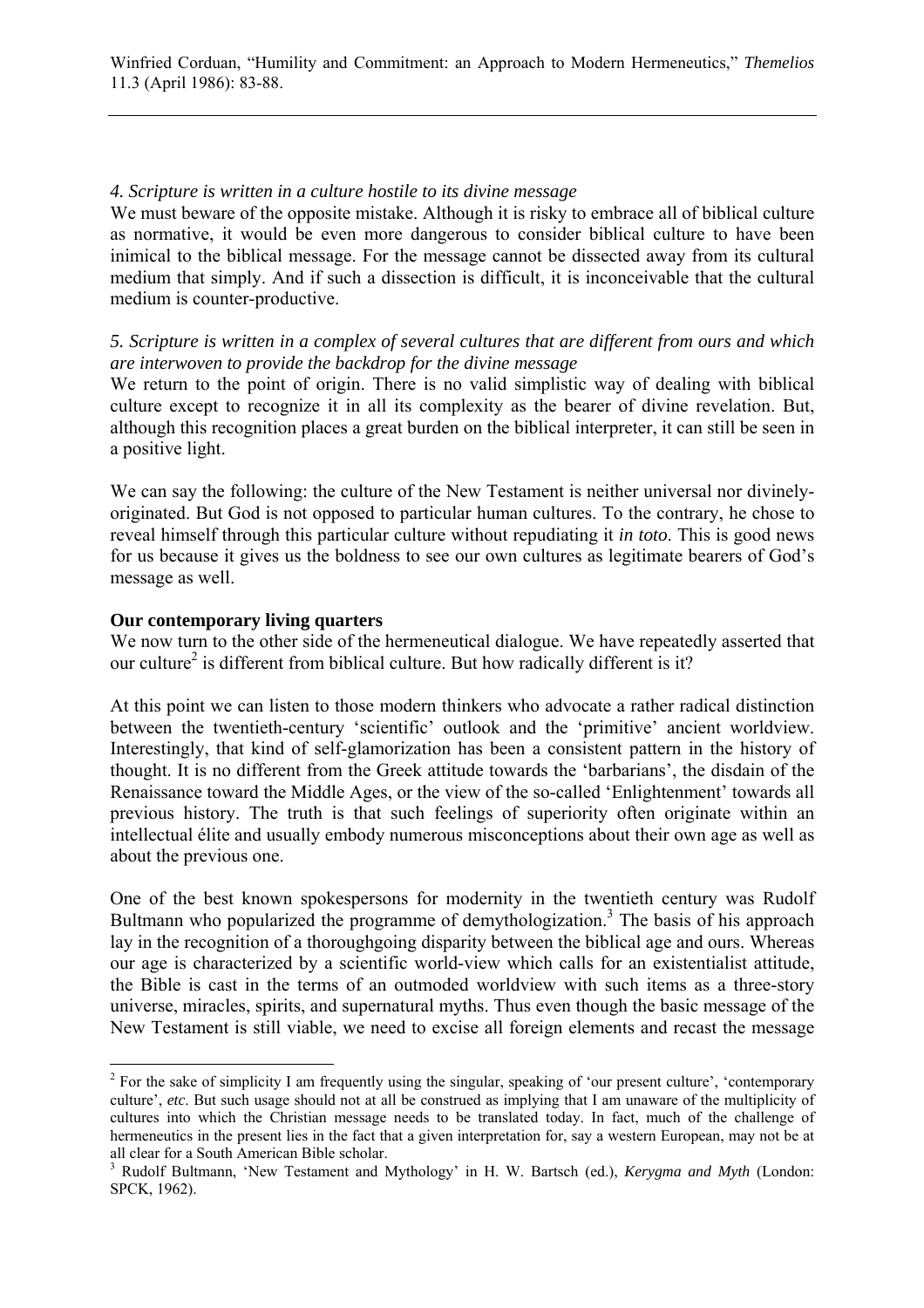in contemporary terms. In his most celebrated example, Bultmann claims that the resurrection of Jesus cannot be counted as historical fact, but that this event is crucial for the appearance of 'easter faith'.4

# [p.85]

Now I want to argue that Bultmann was gravely mistaken, but that there was at least some value in his programme which is often overlooked. When he said that the gospel must be preached, and therefore the Bible must be interpreted, in the terms of the interpreter's culture, he was actually right on target. Where Bultmann was wrong was with regard to the supposed large discrepancy he found between biblical culture and ours. His dismissal of the supernatural is no doubt gratuitous. Still there are some strong differences between then and now. It is true that Bultmann tended to think in terms of twentieth-century western European culture as the modern world-view. But even if we expand our horizons more significantly, we still have to reckon with the fact that modern people in many ways are culturally different from ancient biblical ones. Technology, almost two thousand years of history and learning, scientific insights, and many other factors have caused us to distinguish ourselves strongly from the times of Abraham or Paul. Further, it is not necessary to think merely of what we might call 'progress' for this point to be true. Just the different customs we have―the way we dress, eat, greet each other, talk, *etc*.―are all items which accentuate the distance we feel from ancient days.

However, we should not go too far in viewing ancient culture as outmoded and long overhauled, for there is also much we have in common with the culture of biblical times. Human cultures are not so self-contained as to be walled off from each other. Instead they are phenomena that both differentiate and link human beings of different places and times.

Some quick reflection will point out a few of the more basic universal characteristics of humanity which allow for cross-cultural linkage. Philosophically we all relate to being, viz. a reality outside of ourselves. This fact of external reality places us in an interpersonal communion (an 'intersubjective nexus') by which we are more than isolated individuals. Our common personhood―with all that is entailed by that concept―stretches beyond the barriers of time, space, and culture. In particular, it allows us to see a continuity in history. Finally, when we as Christians interpret Scripture, we know that divine reality, i.e. an existent God, undergirds and guarantees all truth, whether we discover it or not.<sup>5</sup>

Thus it is possible to feel comfortable in the otherwise overwhelming task of trying to understand what someone said two thousand years ago in very different circumstances. We do not need to be intimidated by this apparently highly ambitious undertaking.

Nonetheless, we have not now been licensed to forego further hermeneutical considerations. The cross-cultural links listed above, rooted in our common humanity, are what make interpretation possible; they do not obviate the need for interpretation. Rather they enable us

 $\overline{a}$ 

<sup>4</sup> *Ibid*., pp. 38-43. <sup>5</sup>

<sup>&</sup>lt;sup>5</sup> For a more detailed defence of this contention, see my article, 'Philosophical Presuppositions Affecting Biblical Hermeneutics' in Earl D. Radmacher and Robert D. Preus (eds.), *Hermeneutics, Inerrancy, and the Bible* (Grand Rapids, MI: Zondervan, 1984), pp. 493-513.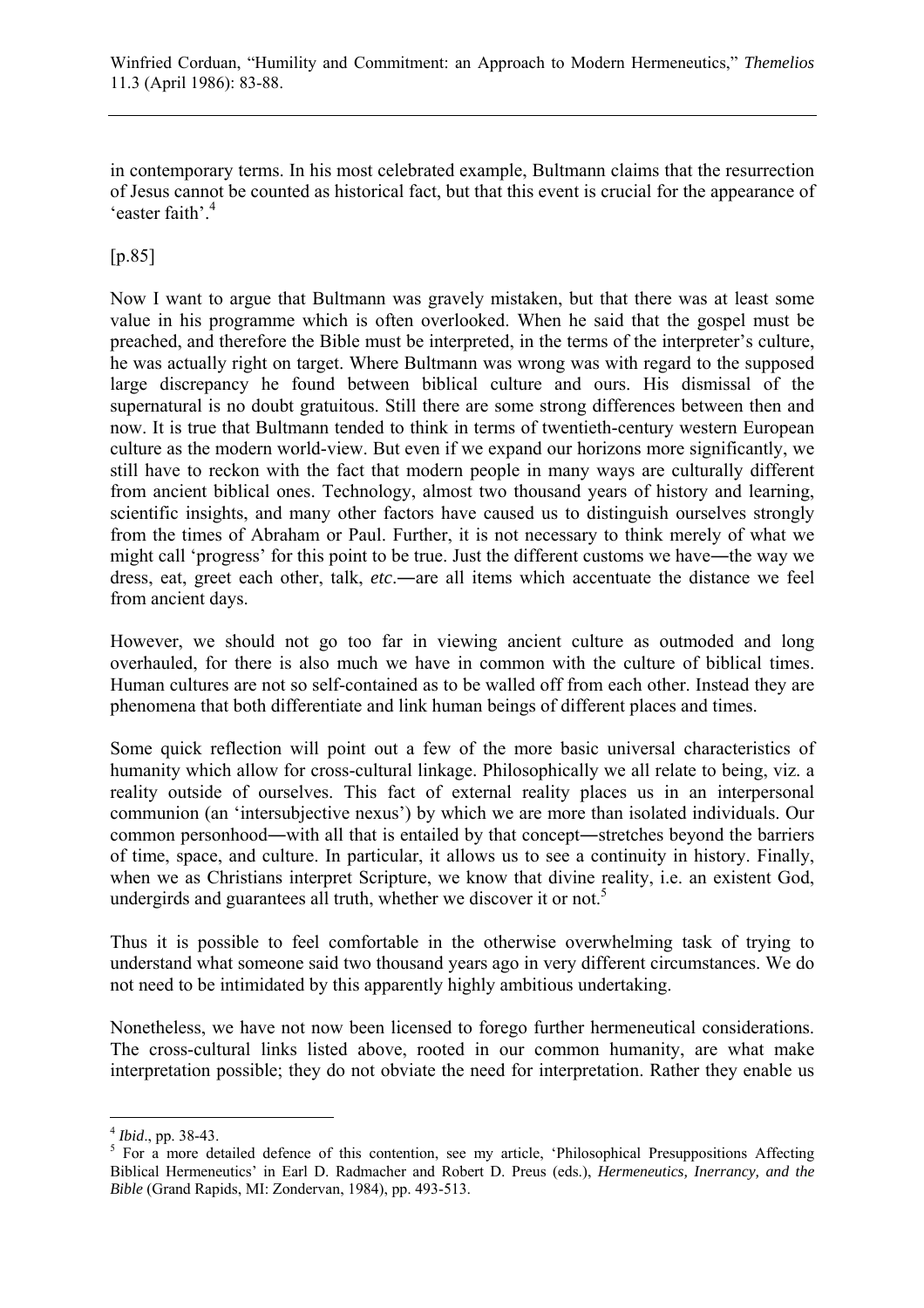to do what otherwise would be a fruitless undertaking: to take the message derived from one culture and make it intelligible in another culture.

This cross-cultural conversation is governed by some severe constraints. Once again we need to remind ourselves of the essential distinction between descriptive and prescriptive hermeneutics. It is very easy in purely descriptive terms to say that the transfer across cultures never obtains perfectly, perhaps only in bare fragments. And there is nothing wrong with this sort of humility. But prescriptively that is not how it should be. The integrity of the hermeneutical task demands that the transfer be executed as precisely as possible.

The end result of an interpretation ought not to be merely a rough restatement of the text. Certainly there needs to be a restatement since a message can hardly be said to be understood unless it can be reproduced in the terms of the receptor culture. Mere repetition of alien phrases is neither interpretation nor understanding. But the restatement must be a completely accurate re-presentation of what the text said in its original version. Ideally, every word and concept in the interpreter's reproduction matches up with all the words and concepts in the original text.

I will call the finished product of the interpreter's task a 'conceptual isomorphism'. By this term I mean to indicate that on the one hand we are dealing with a new frame of reference, hence the need for a new shape ('-morphism'). This new shape involves the concepts of the new culture. But in the ideal situation, the new concepts match up in their totality exactly with the concepts of the old situation ('iso- ).

This conceptual isomorphism is an ideal. As such its value could be prematurely impugned. In common parlance sometimes an ideal is something so unreal that it is not worth discussing at all. But this is an unfortunate misunderstanding of the rôle of ideals. An ideal may never be obtained in practice, but that is not its purpose. The function of an ideal is to govern the practice so that it will conform as closely as possible to the most acceptable standards. For example, every beginning chemistry student learns Boyle's law of ideal gases. The fact that no laboratory is able to reproduce the conclusions of the law in all preciseness does not detract from the value of this law. Without the law, the chemist would be floating in a sea of data without any unifying principle.

Thus the ideal of the conceptual isomorphism unifies and provides purpose to the hermeneutical undertaking. Nonetheless, as an ideal it cannot be had simply for the attempting of it. Although we may say that as long as some understanding takes place, the isomorphism is realized at least partially and in principle, yet we need continually to work towards achieving this ideal. But how do we go about this work? Let us look at several models proposed for understanding the process of understanding.

### **The workshop: finding models**

 $\overline{a}$ 

In a short article R. C. Sproul attempts to set up a disjunction between two options in hermeneutics.<sup>6</sup> He makes it appear as though we have a choice between only two models: a *tabula rasa* approach and an approach based on a Bultmannian notion of pre-understanding.

<sup>&</sup>lt;sup>6</sup> R. C. Sproul, 'A Response to Philosophical Presuppositions Affecting Biblical Hermeneutics' in Radmacher and Preus (eds.), *Hermeneutics*, pp. 515-531.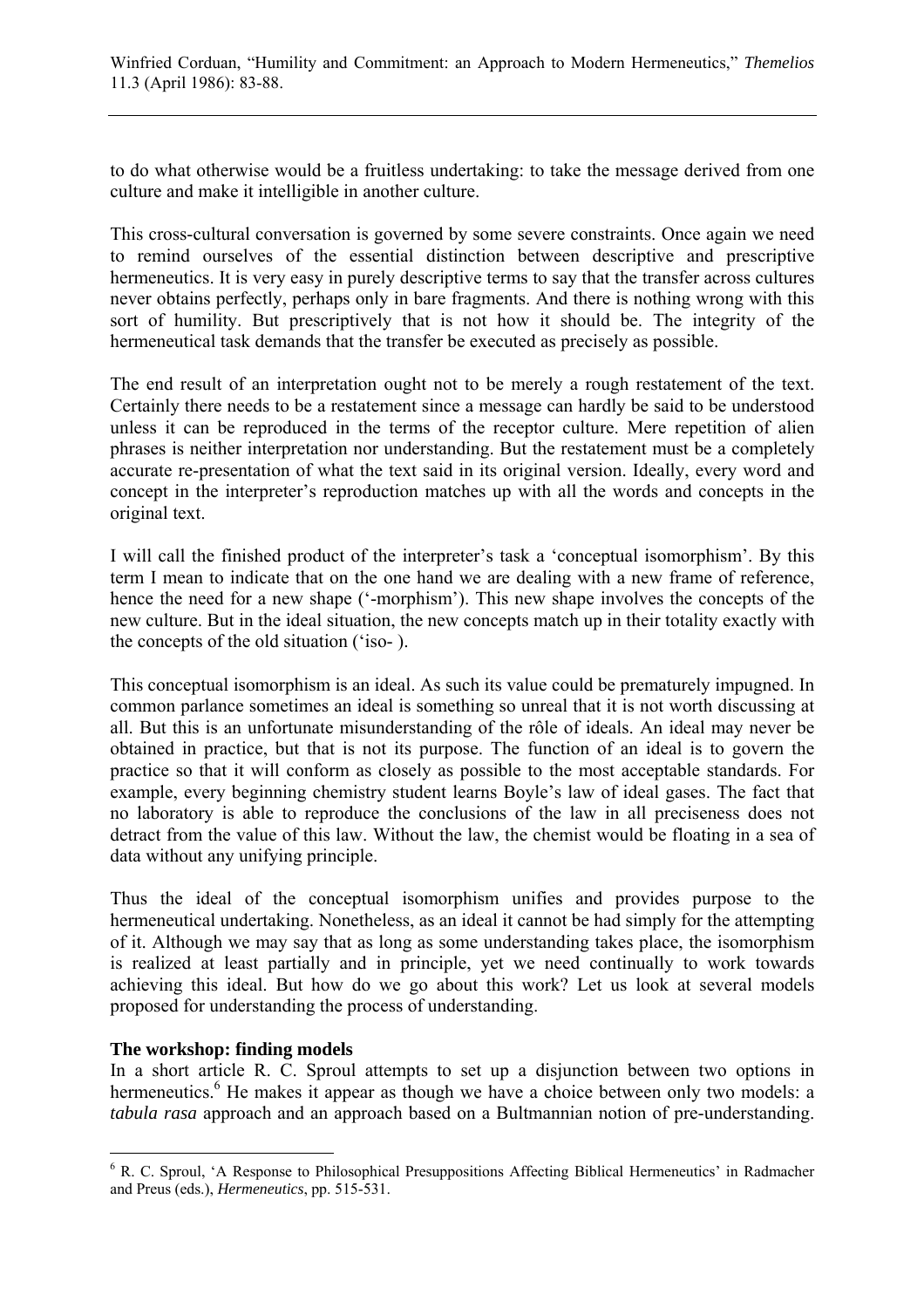Since to accept that the interpreter may bring pre-understanding to the text would result in subjectivism and scepticism, we need to return to a *tabula rasa* approach.

The t*abula rasa* approach has the merit of the strongest possible commitment to the ascendancy of the text. The idea is to let the text speak to us directly so that we can receive its objective meaning. The interpreter's task is to understand and not to judge. Thus prescriptively the *tabula rasa* theory carries the day. But it becomes almost ingenuous to advocate it in absolute fashion when it is so obviously belied by experience in the descriptive arena.

[p.86]

 $\overline{a}$ 

Anyone who has ever been in any theological discussion, even something as simple as a Sunday school class, knows what a powerful rôle our presuppositions play when it comes to biblical interpretation. No-one approaches the text without some expectation of what it is going to say. Hence there is a pre-understanding which guides our understanding. The task then is not to obliterate the pre-understanding, but to bring it in conformity with the truth conveyed by the text. Preunderstanding and understanding must be coalesced.

A model which addresses that attempt has been proposed by Hans Georg Gadamer.<sup>7</sup> Gadamer contends that the act of interpreting a text involves the conjunction of two horizons, the past and the present. Understanding takes place when these two horizons are fused. Gadamer does not intend to say that in the state of fusion either the past or the present horizons lose their integrity. On the contrary, they gain their full meaning in fusion with each other.

Gadamer's model is a good one. But it can be improved on by not abolishing the distance between the two cultures (or horizons) so quickly. In particular, the Christian interpreting the Bible will not want to dispense with the otherness of the text from his own horizon too readily.

A venerable and respectable model is that of the hermeneutical circle. It was first popularized by Friedrich Schleiermacher. At one point he stated it rather pithily this way: 'One must already know a man in order to understand what he says, and yet one first becomes acquainted with him by what he says.<sup>8</sup> In terms of hermeneutics what this means is that one must first of all have some understanding of what the text is going to say before letting it speak to one. However this is a circular process. The text speaks to the interpreter and so the interpreter revises his pre-understanding. With the refined preconception the interpreter returns to the text, lets it speak to himself again, and so forth. The circle never ends. One cannot escape it.

Notwithstanding such conceptualizations, evangelical theologians have of late talked of 'breaking out of hermeneutical circles'.<sup>9</sup> Gordon Lewis proposes that this be attempted by way of three steps: (1) for interpreters to become more aware and critical of presuppositions,

<sup>7</sup> Hans-Georg Gadamer, *Truth and Method*, trans. Garrett Barden and John Cumming (New York: Crossroads, 1975), esp. pp. 271-73.

<sup>8</sup> Friedrich Schleiermacher, *Hermeneutics: The Handwritten Manuscripts* (Missoula, Montana: Scholars Press, 1977), p. 56.

<sup>&</sup>lt;sup>9</sup> Gordon R. Lewis, 'A Response to Presuppositions of Non-Evangelical Hermeneutics: Response' in Radmacher and Preus (eds.), *Hermeneutics*, pp. 613-26.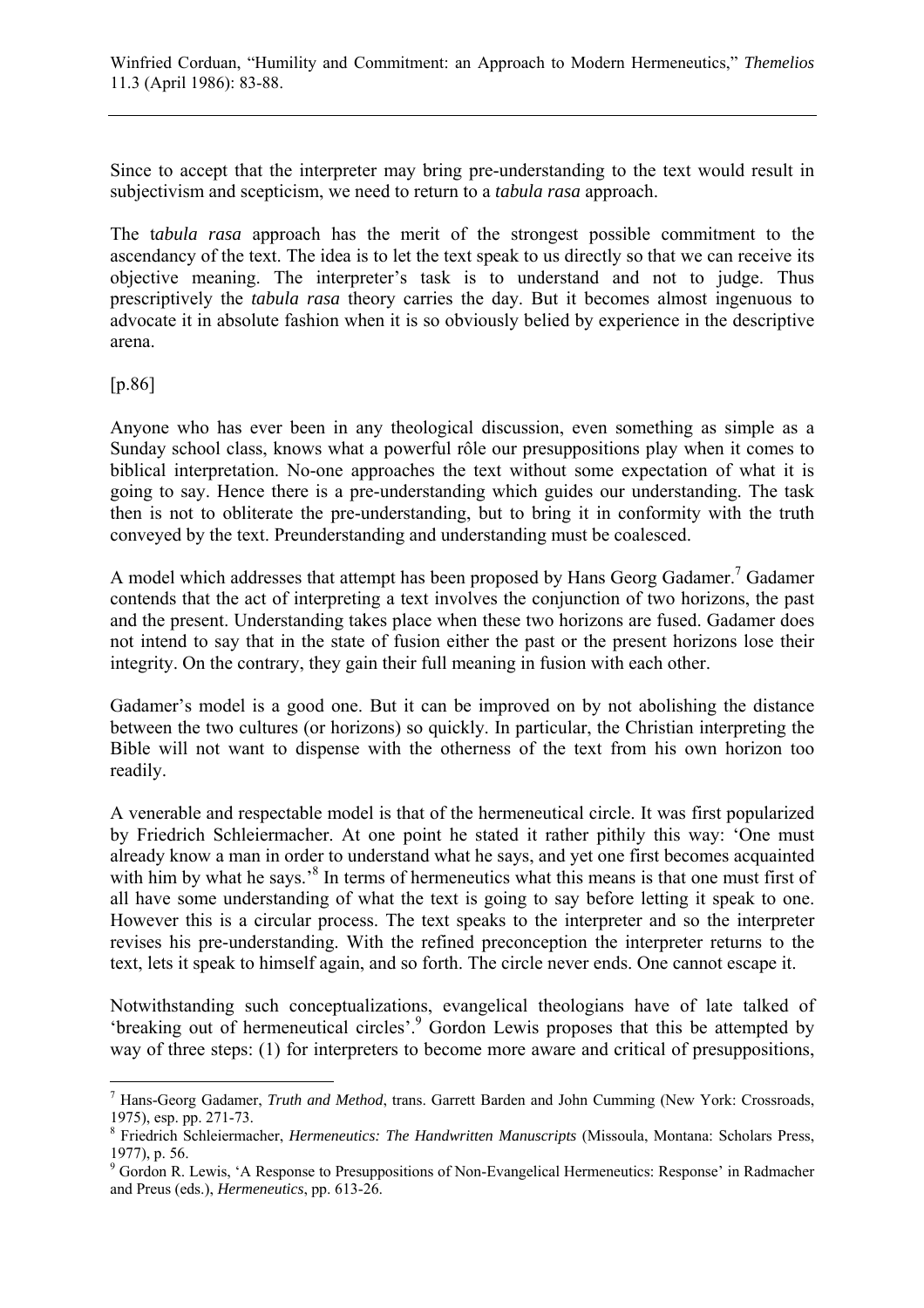(2) for everyone to give priority to the meaning of Scripture over its significance, and (3) for all interpreters to consider their own presuppositions.<sup>10</sup>

Lewis' suggestions are extremely valuable, but they do not quite come to terms with what the hermeneutical circle is all about. They are based on the notion that this circle keeps us from discerning true meaning; it is vicious in nature. Heidegger has already stated that this is a reverse understanding of the hermeneutical circle. It is not vicious; it is benign because it helps us to understand.<sup>11</sup>

However, we need not accept the benign nature of this circle merely on Heidegger's assurances. Let us once more look at its purpose. The dynamic of the circle is to take us beyond our presuppositions to the text. As Lewis himself states, 'No exegete's mind is *tabula rasa* when opening the Bible.<sup>'12</sup> Thus, when the interpreter goes through the continual process of letting the text mould his understanding, and thereby his presuppositions, the circle works towards letting the truth of the text be known more and more clearly. Therefore the correct attitude, even from the prescriptive vantage-point, is to make greater and greater use of the dynamic of the circle, not to escape from it.

But Lewis' point is still well taken if the ascendancy of Scripture over the interpreter is not strictly maintained. And this is an ever-present danger, as evidenced by the fact that people seem to find only such truth in Scripture as conforms to their confessional orientation. Surely at that point the interpreter has usurped the priority and is speaking to the text more than the text to himself.

If the goal is to produce the aforementioned conceptual isomorph, then the interpreter needs to work carefully with the text along the lines of inductive logic. Even though it may be inevitable that the model which a theologian produces governs his exegesis, the opposite result, that of letting the text build the model, ought to have strict priority. To say that inductive logic is the methodology for exegesis is to place it in deliberate contrast to deductive logic whereby the theologian begins with a model and then interprets Scripture in (or 'into'?) consonance with that model. This procedure is usually called eisegesis and is clearly an unacceptable hermeneutic.

Recently a number of theologians have opted for the methodology of 'abduction' as the best understanding. In this conceptualization, the interpreter recognizes the inevitability of starting with a given presupposition and then sees the interpreter's task as an informal reciprocal process of learning from the text and correcting the model. This notion of abduction seems to be exactly what is needed to suit the hermeneutical circle, but in point of fact it gives away too much.

Using inductive logic does not mean that one is ignorant of one's presuppositions and is merely collecting objective facts. Induction is always cognizant of the possible distortion or

 $10$  Ibid., pp. 619-620.

<sup>&</sup>lt;sup>11</sup> Martin Heidegger, *Being and Time*, trans. by John Macquarrie and Edward Robinson (New York: Harper and Row, 1962), p. 194. Heidegger writes: 'But if we see this circle as a vicious one and look out for ways of avoiding it, even if we just "sense" it as an inevitable imperfection, then the act of understanding has been misunderstood from the ground up.'

<sup>&</sup>lt;sup>12</sup> Lewis, 'Non-Evangelical Hermeneutics', p. 620.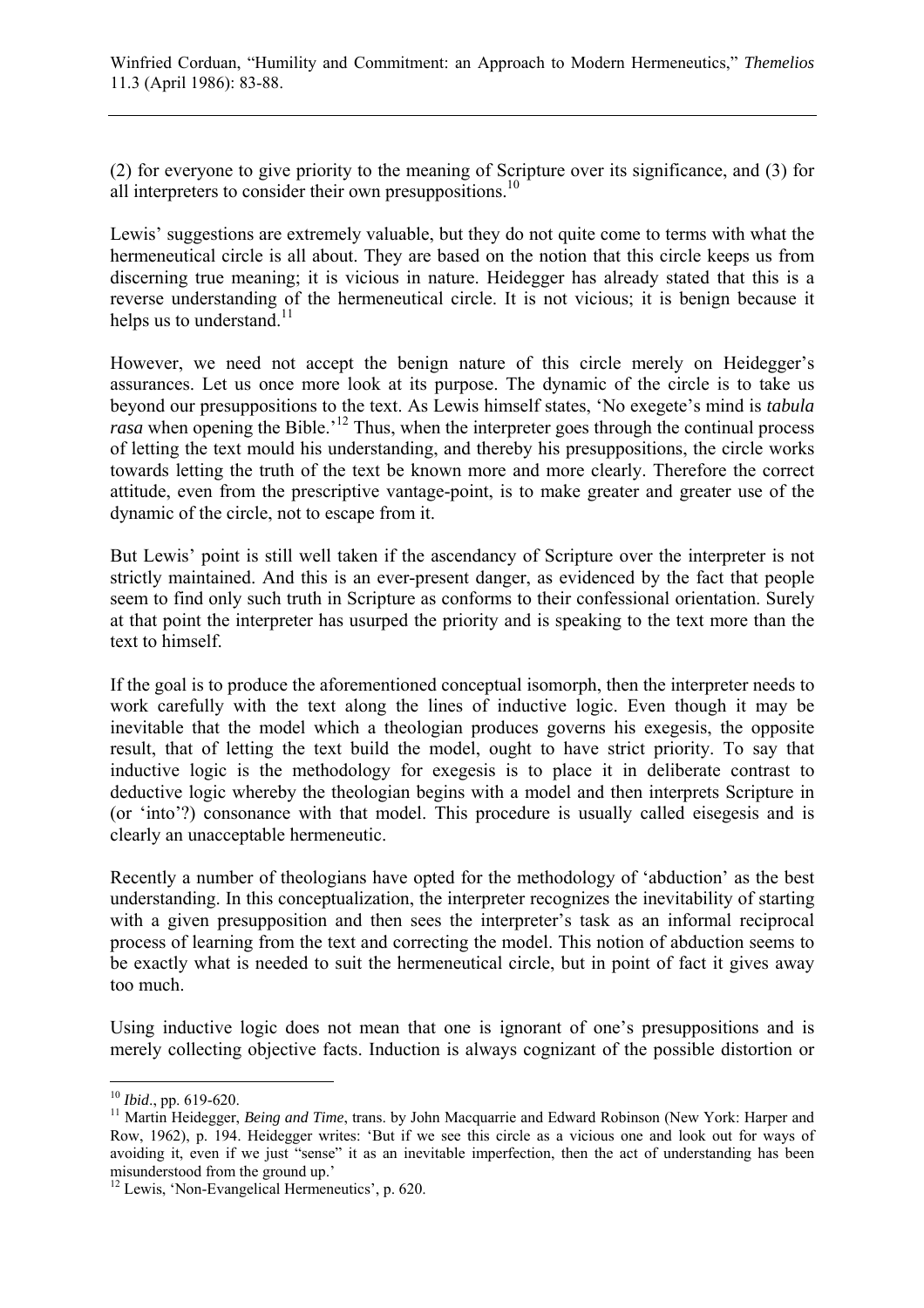predisposition introduced by the person doing the induction. Its conclusions are always of varying degrees of probability. But what induction does that abduction obscures is to emphasize the priority of the text. In the same way in which the notion of a conceptual isomorphism is an ideal, so induction must be the ideal of the interpreter on one side of the hermeneutical circle. By insisting on an inductive methodology in the context of the hermeneutical circle we are able to maintain the commitment of the *tabula rasa* prescriptive approach with the humility of the descriptive reality.

#### **In the lab: a test case**

In the light of all of the foregoing material it is clear that the best kind of hermeneutics is one which makes optimal use of both sides of the circle: the best possible reading of the text and the most enlightened tools of the present. One of the finest examples of this kind of effort is represented in the work of Anthony Thiselton who has combined his New Testament scholarship with first-rate expertise in philosophy.<sup>13</sup> Out of the many contributions he has made, we shall look briefly at his use of the later work of Wittgenstein in order to illustrate how philosophical hermeneutics works and to raise some final questions.

There is no shortage of studies on the hermeneutics of Heidegger, its antecedents in Schleiermacher and Dilthey, its revision by Gadamer, or its application to theology by

[p.87]

Bultmann. But Thiselton notes that 'no New Testament scholar has as yet sought to draw on the insights of Wittgenstein in order to enrich or deepen his understanding of the New Testament'.<sup>14</sup> Of course that omission must not be considered a serious lack in and of itself. Presumably the same thing is true for New Testament scholars' strict disregard of Moritz Schlick or Paul Weiss, two other important twentieth-century philosophers. I know of no study attempting to use their conclusions in facilitating New Testament interpretation either.

Clearly Thiselton must think he has good reason to direct us to Wittgenstein. And indeed he says, 'One of the major conclusions of the present study will be that in the context of the problem of hermeneutics Wittgenstein's notion of "language-game" has striking parallels with Heidegger's understanding of "world" and even with Gadamer's notion of the interpreter's horizons.<sup>'15</sup> Furthermore, the point is not simply that Wittgenstein is repeating things said by various German philosophers and is thus ipso facto authoritative in theological circles, but that at the same time Wittgenstein's version of the similarities in question is sufficiently novel to be able to shed some new light on age-old problems in New Testament interpretation.

The aspect of Wittgenstein's philosophy which Thiselton emphasizes has to do with the theory of language games. Within each such linguistic context the meanings of various utterances are derived from their use. The analysis of the use of a certain statement within its language game may describe its 'grammar'.

 $\overline{a}$ 

<sup>&</sup>lt;sup>13</sup> Anthony C. Thiselton, *The Two Horizons* (Grand Rapids: Eerdmans, 1980).<br><sup>14</sup> *Ibid.*, p. 45. <sup>15</sup> *Ibid.*, p. 33.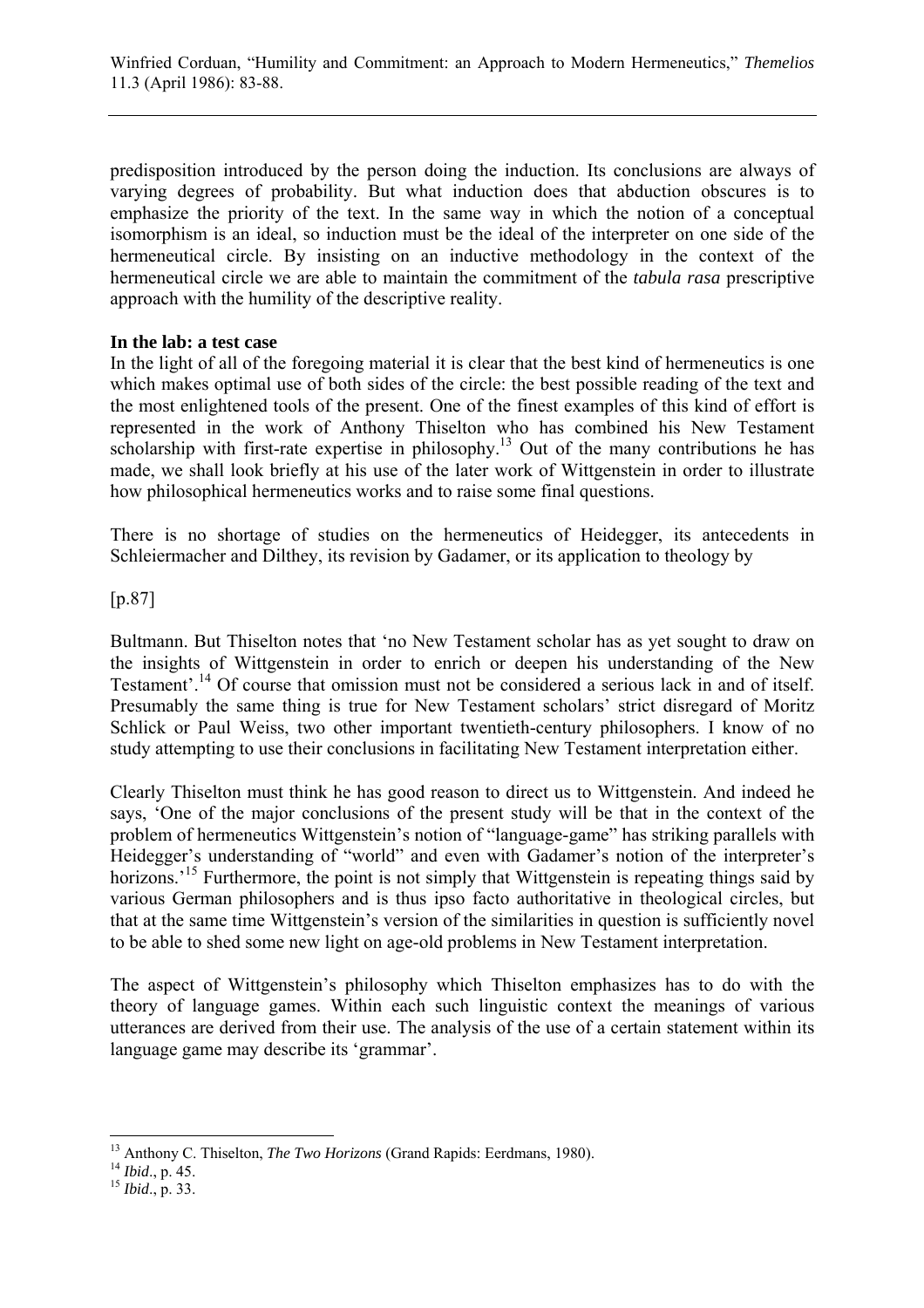Inherent in the theory of language games is the recognition that in different contexts words have different meanings. These are 'polymorphous concepts'. Different language games determine what particular meaning a concept may have. It is at this point that Thiselton strikes to the heart of his intentions, 'I now suggest that the theological vocabulary of the New Testament contains some polymorphous concepts.'16 These include the words 'faith', 'flesh', and 'truth'.

Let us concentrate on only one of several questions which Thiselton raises in order to demonstrate his contention. 'What kind of faith is justifying faith? How do we avoid making "faith" a special kind of substitute for "works"...?<sup>'17</sup> Here Thiselton turns to the analysis of what he calls 'Paul's grammar of faith'. Justification and faith are bound up with each other grammatically, viz. the two concepts are inseparable from the very basis of their meaning: 'In Wittgenstein's language, to say that justification requires faith is to make a grammatical or analytical statement comparable to "every rod has a length", "green is a colour"...<sup>18</sup> Thus faith is not a work; it cannot be a work, for Paul's grammar of faith simply would not permit it.

The answer to this question in turn raises the subsidiary one, 'If we can arrive at a concept of faith which escapes [the problem of faith being a work], how does it relate to the concept of faith in the Epistle of James?<sup>'19</sup> Thiselton suggests that James does not merely present a different side of faith or criticize a deficient view of faith, but presents his grammar of faith, which differs from Paul's. Thiselton argues that, 'whereas in Paul we see an internal or grammatical relation between faith and justification ... in James we see an internal or grammatical relation between faith and works, because the very concept of faith entails acting in a certain way'.<sup>20</sup> Thus one cannot play off James and Paul against each other or devise a common denominator. We simply have to recognize that 'each has a rich and positive view of the grammar of faith, which emerges in the context of a given language-game or languagesituation<sup>, 21</sup>

Thiselton's answer to this complex of questions illustrates his use of Wittgenstein's philosophy. We can now turn to a quick evaluation of its helpfulness.

The first characteristic of Thiselton's interpretation which stands out is his willingness to engage the text on its own ground. Rather than force a reconciliation between James and Paul, Thiselton is willing to let each writer speak for himself with his own language game and grammar. Thus the 'text' side of the circle is protected. The 'reader' side then becomes paramount.

Does a use of Wittgenstein heighten our understanding of the text? At the risk of belabouring the obvious, neither James nor Paul would have known what was meant by their 'grammar of faith' in the context of their 'language games', as indeed no human being prior to

 $\overline{a}$ 

- 
- 
- 
- 

<sup>16</sup> *Ibid*., p. 408. 17 *Ibid*., p. 415. 18 *Ibid*., p. 422. 19 *Ibid*., p. 415. 20 *Ibid*., p. 424. 21 *Ibid*., p. 427.